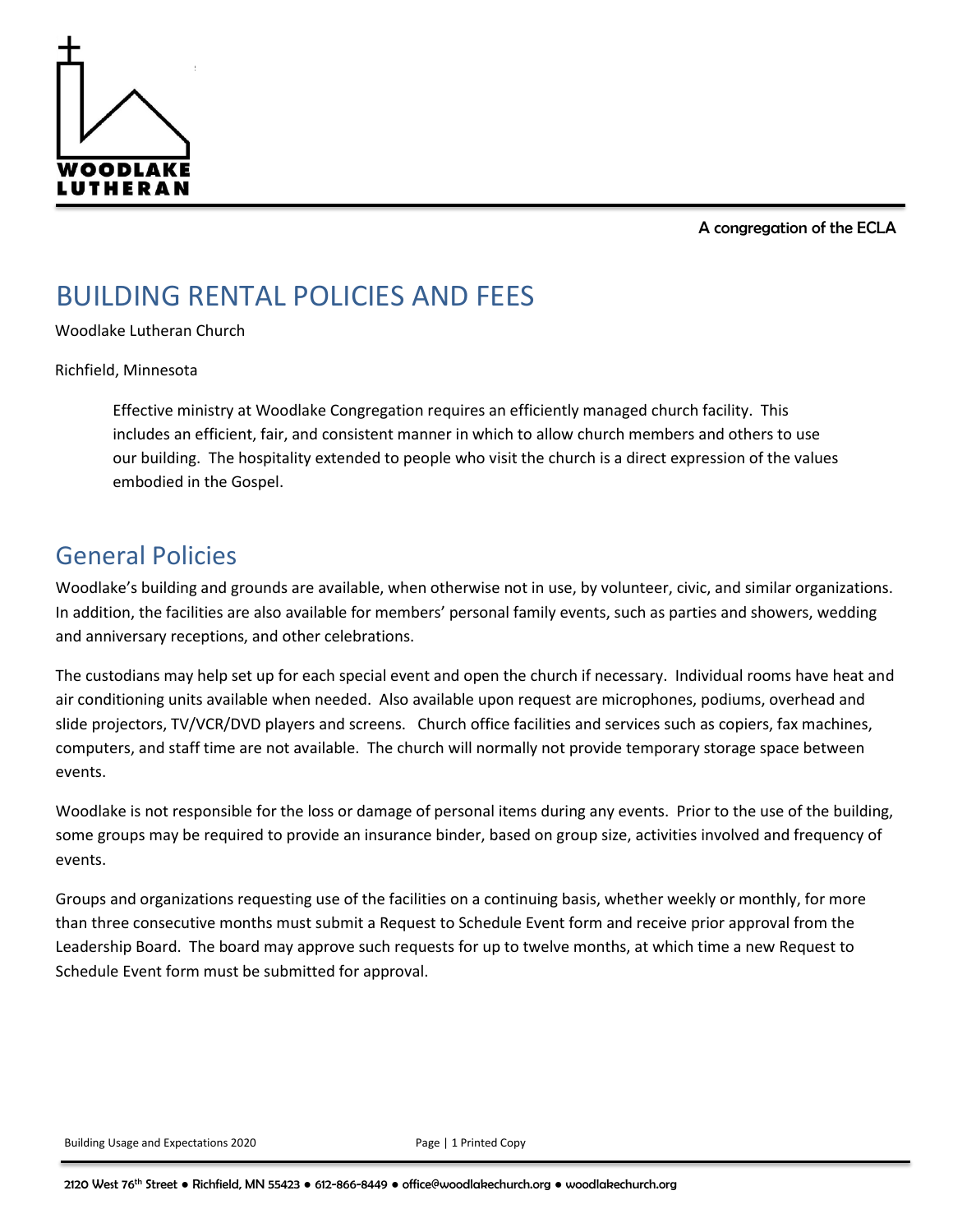

### 2020 Rental Fees

The following fees charged are for one-half (four hours) of a day. Fees for congregational members planning personal family events are discounted substantially.

| <b>Rental Fee</b> | Member or Ministry Partner                           |
|-------------------|------------------------------------------------------|
| \$50.00           | Single use no charge monthly contracts per agreement |
| \$150.00          | \$50.00                                              |
| \$200.00          | \$50.00                                              |
| \$350.00          | \$150.00                                             |
| \$350.00          | \$150.00                                             |
|                   |                                                      |

Rooms may be rented during the church's normal operating hours: Monday through Friday, 8:30 a.m. to 5:00 p.m.; Saturday, 9:00 a.m. to 5:00 p.m.; Sunday, 8:00 a.m. to 12:00 noon. Rooms rented outside those core hours will require the presence of the church's custodial staff at the rate of \$25.00 per hour, unless other church activities are scheduled at the same time.

Sunday Rental of the Sanctuary is after 12 PM.

### Kitchen Use or Food Service

Groups planning to serve food or beverages will be limited to either the Fellowship Hall or the Fireside Room and must consult with Woodlake's Business Administrator Whether the food is prepared here or elsewhere, the event may require the supervision of the coordinator or another staff person at a rate of \$25.00 an hour, depending upon the extent the kitchen facilities are used. The coordinator is not expected to prepare or serve food or to clean the kitchen and equipment following the event.

If food or refreshments are to be prepared or served by Woodlake's staff, the Business Administrator will establish an appropriate fee for the meal, in addition to the room rental.

The Fellowship Hall will not be rented for wedding receptions unless the bride or groom or their family are members of the congregation and the ceremony is held at Woodlake.

Building Usage and Expectations 2020 **Page | 2 Printed Copy** Page | 2 Printed Copy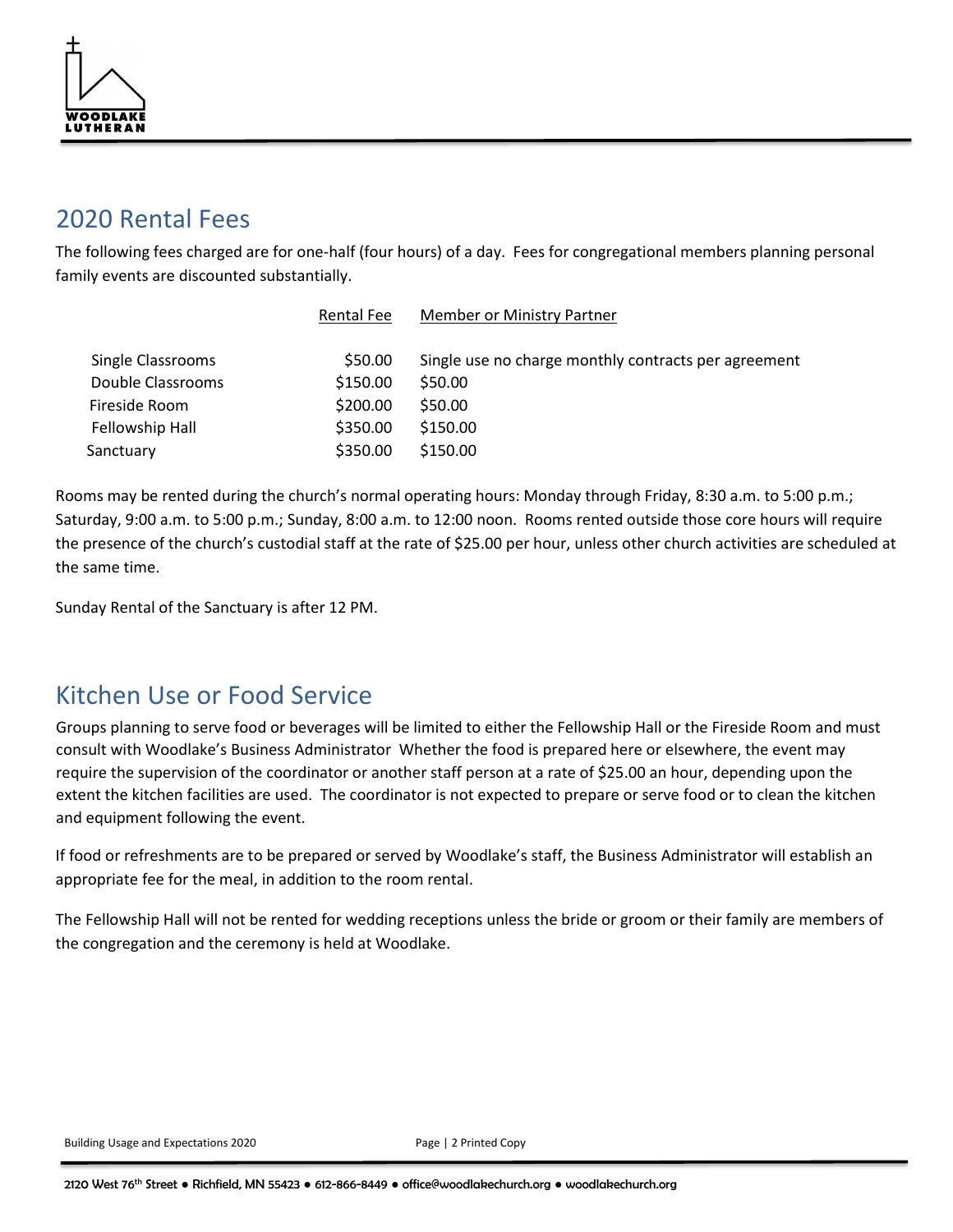

## Expectations

Use of Woodlake Lutheran Church facilities requires permission from the Business Manager and is subject to these rules and expectations.

The church facilities are often used by more than one group at a time. Therefore groups are asked to limit their activities to the space and times assigned and observe these the expectations listed below.

It is the responsibility of any group renting space at Woodlake to report any damage to church property immediately to the church secretary either during the event or at its conclusion. Groups will be charged for any damage, additional cleaning, or other expenses incurred as part of their event.

- 1. Users are expected to be aware of other events in the building and to be **courteous to other users**.
- 2. **Users are required to give a 72 -hour notice of change or cancellation to their reservation**. If notice is not given, a \$50 cancellation fee will be incurred. This notice of change and or cancellation must have the confirmation of a person (i.e. Business Manager, Office Manager and/or Pastor) and can be administered through email and or phone.
- 3. The **Security Deposit** (\$100 check payable to Woodlake Lutheran Church) is due at the time the agreement is signed. After each occurrence, if the space rented is left clean, set up per Maintenance Manager's instructions, no damage has occurred, and children have been appropriately supervised during the rental period, no adjustment will be made to the Security Deposit.
- 4. In consideration of the neighborhood, use of the facilities may not continue after **9:00 p.m.** Events must end by 8:30 p.m. with 30 minutes reserved for cleanup.
- 5. Items may not be nailed or stapled to the walls, floors or ceilings.
- 6. Food and beverages are not allowed in any of the classrooms.
- 7. Users are expected to leave the building within **30 minutes after conclusion of their event**.
- 8. **Keys will be issued to renters with an annual contract upon signing the Key Agreement and paying the deposit**. When a key is issued, the key is to be used only for the rooms in the contract or approved through the Church Office, not for any other rooms. Unauthorized use of keys will result in review of building use privileges.

Building Usage and Expectations 2020 **Page | 3 Printed Copy** Page | 3 Printed Copy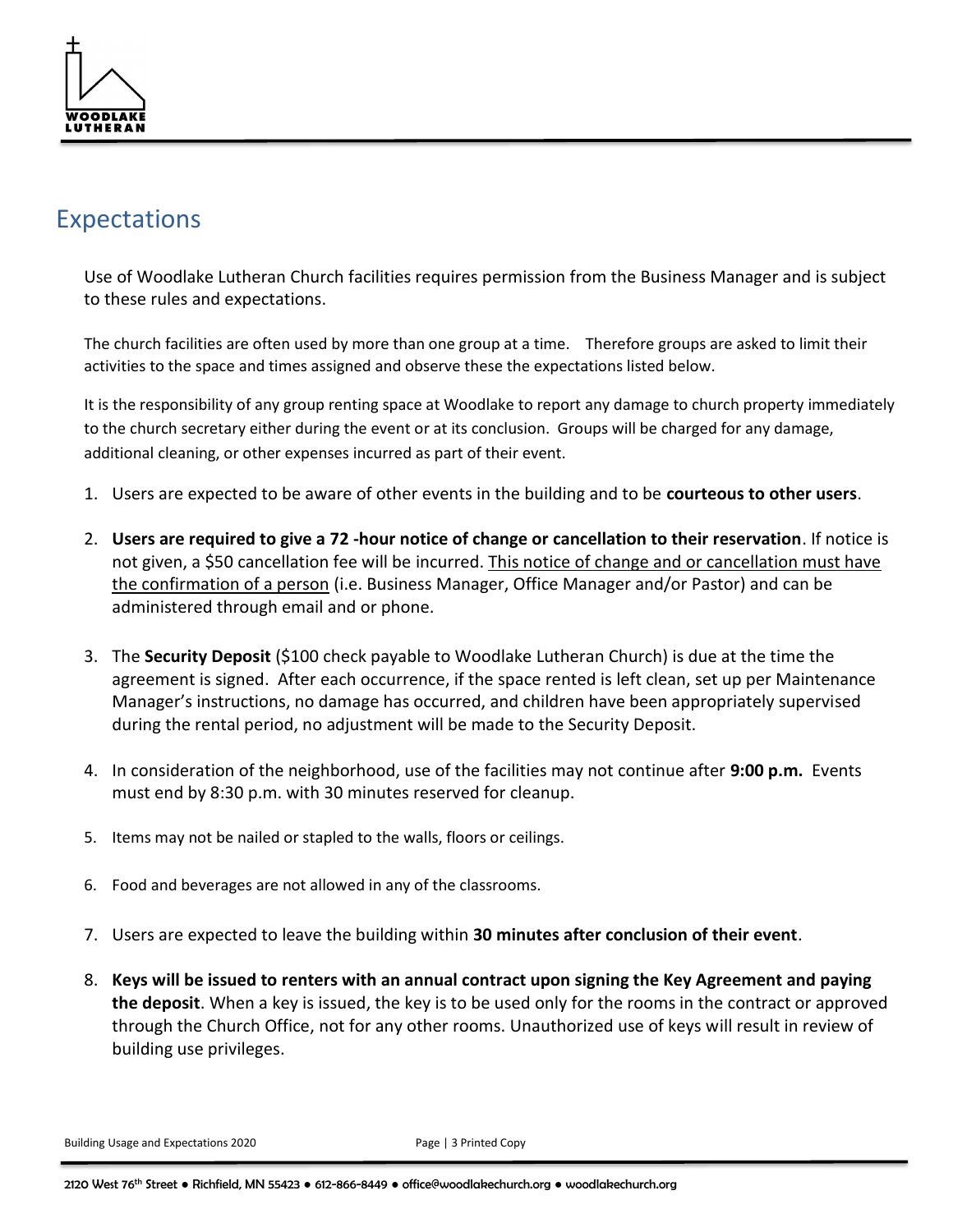

- 9. All users must abide by the **Woodlake Lutheran Church Lock-Up Procedure** (see written procedure attached) if they are the last ones in the building and have a key. Failure to fulfill the commitment to this procedure can result in a \$100.00 fine and/or re-evaluation of building use privileges.
- 10. **Smoking, use or possession of alcohol, and use or possessions of drugs** (except for those prescribed by a doctor) are prohibited in the facilities and on the property.
- 11. **Adequate adult leadership and supervision must be present at all times during use of the facilities, including the parking lot.** Adults are required to be present before minors arrive and to remain until all minors have left the premises. If minors are not adequately supervised, some/all of the Security Deposit will be kept by Woodlake Lutheran Church.
- 12. Woodlake Lutheran Church Maintenance will have a standard set up for each room. Renters may move furniture for the duration of the rental time; however, it should be returned to the standard room set up after use. If additional assistance is desired. please list information on the Building Use Request Form at the time of the reservation.
- 13. **Users are required to leave the facilities in their original condition and to remove any leftover food from the event.**
- 14. The kitchen must be left in a **clean state**. A clean state in the kitchen (Fireside and Fellowship Hall) is floors swept and mopped. Counters, burners and all surfaces clear and sanitized. All food in refrigerator must be removed after the event. All food waste is removed and disposed of in the outside trash receptacles outside of the Northwest Doors.
- 15. **Use of the sanctuary sound system and audiovisual equipment may be available by only special arrangement.**).
- 16. **Use of the organ, piano, and other musical instruments requires specific permission** by the Director of Worship and Music.
- 17. **No Woodlake Lutheran Church property (including furnishings, equipment, materials and supplies) may be removed from the facilities without specific permission** from the Business Manager and/or Office Manager and the completion of an **Equipment Use Form**.
- 18. Woodlake Lutheran Church is **not responsible for the personal property** of individuals or groups using the facilities or for property left on church premises by users of the facilities.

Building Usage and Expectations 2020 Page | 4 Printed Copy